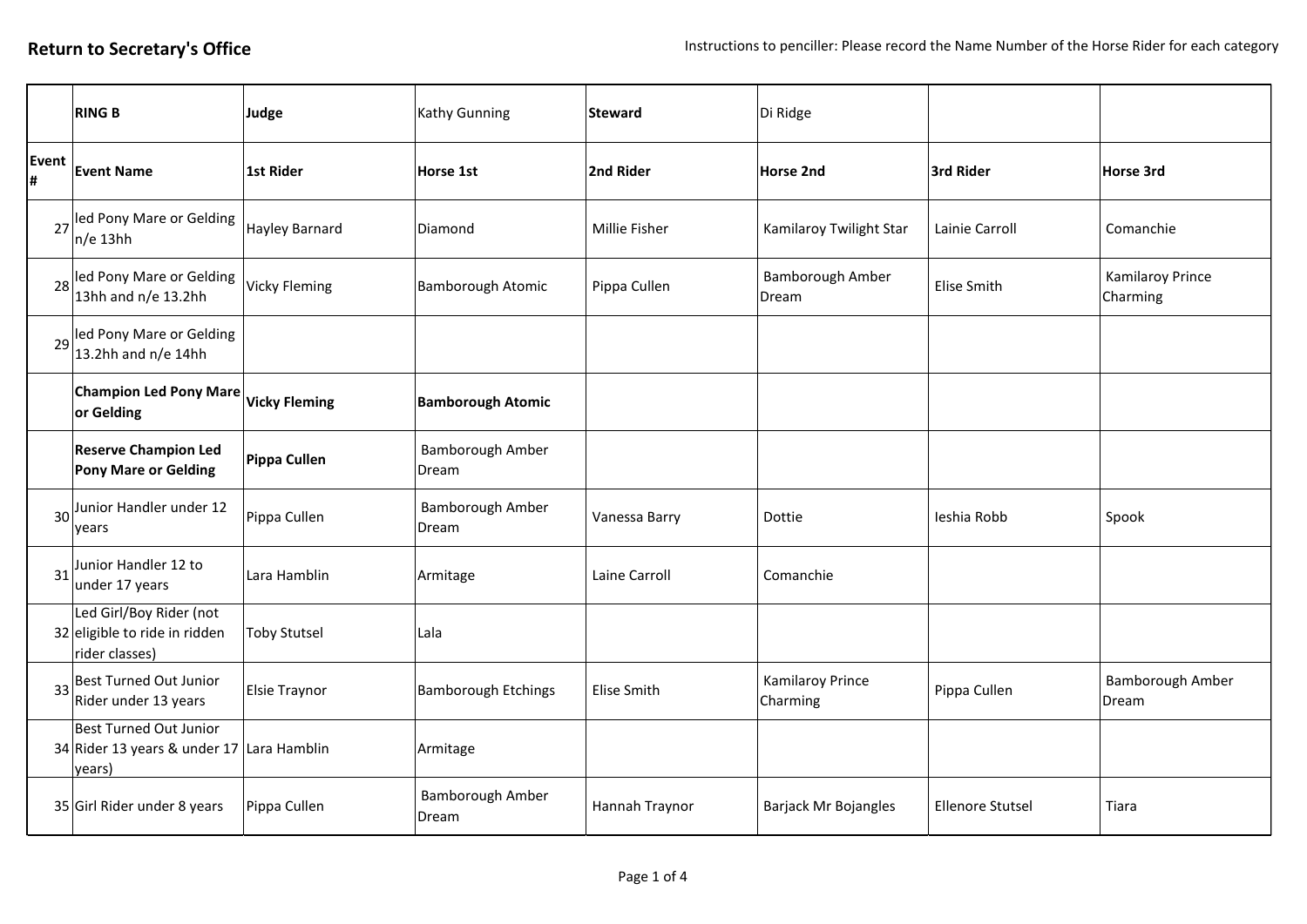|                 | <b>RING B</b>                                              | Judge                | Kathy Gunning                              | Steward                | Di Ridge                            |                |           |
|-----------------|------------------------------------------------------------|----------------------|--------------------------------------------|------------------------|-------------------------------------|----------------|-----------|
| Event<br>l#     | <b>Event Name</b>                                          | <b>1st Rider</b>     | Horse 1st                                  | 2nd Rider              | <b>Horse 2nd</b>                    | 3rd Rider      | Horse 3rd |
|                 | 36 Boy Rider under 8 years                                 |                      |                                            |                        |                                     |                |           |
| 37              | Girl Rider 8 years &<br>under 10 years                     | <b>Elsie Traynor</b> | <b>Bamborough Etchings</b>                 | Elise Smith            | <b>Kamilaroy Prince</b><br>Charming | Ashlyn Stutsel | Miffy     |
|                 | $38$ Boy Rider 8 years &<br>under 10 years                 | Jock Cullen          | Nandeye Solitude                           |                        |                                     |                |           |
| 39              | Girl Rider 10 years &<br>under 12 years                    | Molly Cullen         | Nandeye Solitude                           |                        |                                     |                |           |
| 40 <sup>1</sup> | Boy Rider 10 years &<br>under 12 years                     | Sam Smith            | <b>Kamilaroy Prince</b><br>Charming        |                        |                                     |                |           |
| 41              | Girl Rider 12 years &<br>under 15 years                    | Sally Simmonds       | <b>APH Larrikin</b>                        | <b>Bridget Yeomans</b> | Double Diamond Critter              | Katie McGrath  | Joe       |
|                 | $42$ <sup>Boy Rider 12 years &amp;</sup><br>under 15 years |                      |                                            |                        |                                     |                |           |
| 43              | Girl Rider 15 years &<br>under 17 years                    | Lara Hamblin         | Armitage                                   | Maggie Yeomans         | Double Diamond Critter              |                |           |
|                 | $44$ <sup>Boy Rider 15 years &amp;</sup><br>under 17 years |                      |                                            |                        |                                     |                |           |
|                 | <b>Champion Junior Girl</b><br><b>Rider &amp; Reserve</b>  | Pippa Cullen         | <b>Bamborough Amber</b><br>Dream           | <b>Elsie Traynor</b>   | <b>Bamborough Etchings</b>          |                |           |
|                 | <b>Champion Junior Boy</b><br><b>Rider &amp; Reserve</b>   | <b>Sam Smith</b>     | <b>Kamilaroy Prince</b><br><b>Charming</b> | <b>Jock Cullen</b>     | <b>Nandeye Glamour</b>              |                |           |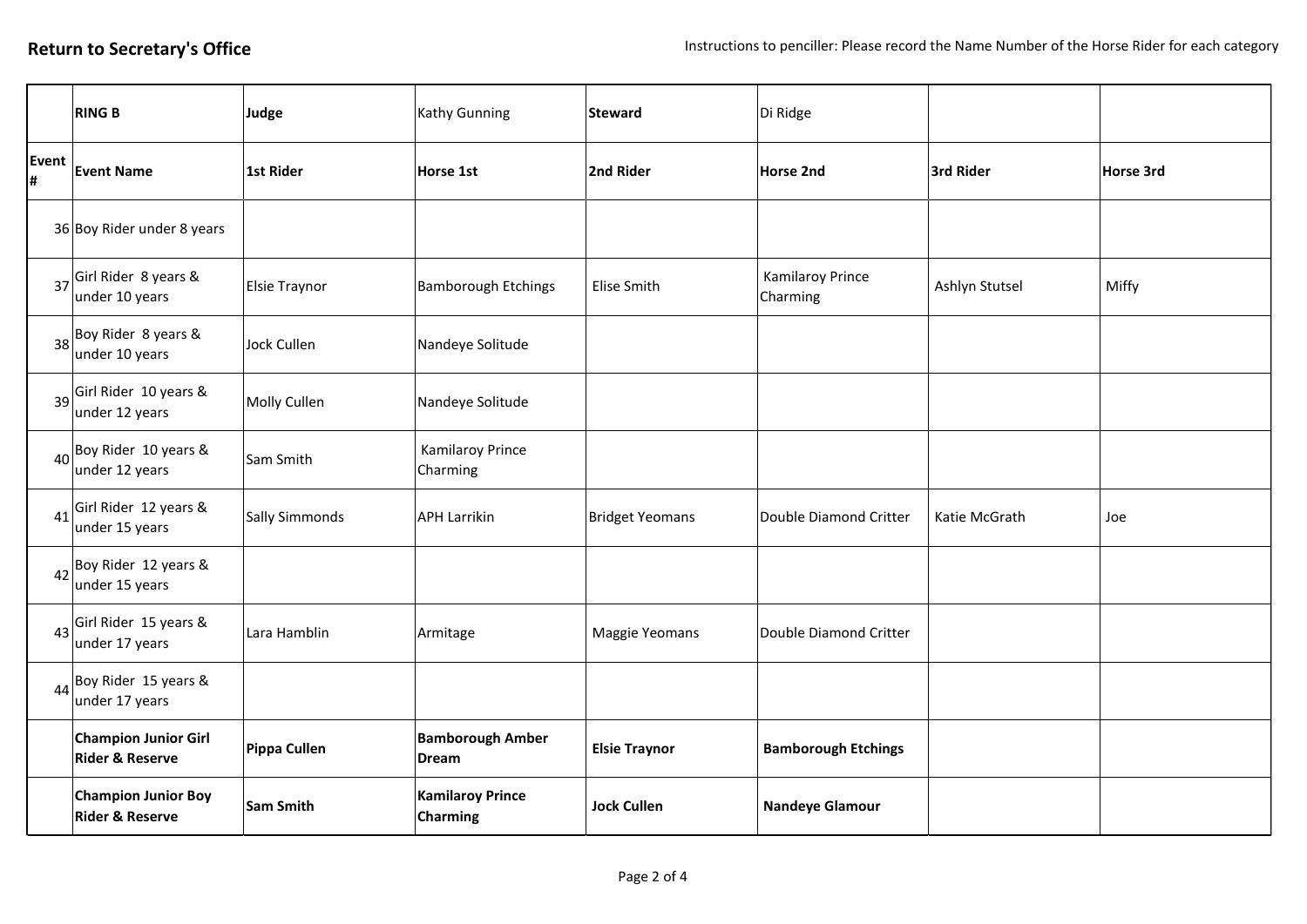|            | <b>RING B</b>                                                                     | Judge                           | Kathy Gunning                                   | <b>Steward</b>            | Di Ridge                                            |                                  |                                     |
|------------|-----------------------------------------------------------------------------------|---------------------------------|-------------------------------------------------|---------------------------|-----------------------------------------------------|----------------------------------|-------------------------------------|
| Event<br># | <b>Event Name</b>                                                                 | <b>1st Rider</b>                | Horse 1st                                       | 2nd Rider                 | <b>Horse 2nd</b>                                    | 3rd Rider                        | Horse 3rd                           |
|            | <b>Champion Senior Girl</b><br><b>Rider &amp; Reserve</b>                         | <b>Sally Simmonds</b>           | <b>APH Larrikin</b>                             | Lara Hamblin              | Armitage                                            |                                  |                                     |
|            | <b>Champion Senior Boy</b><br><b>Rider &amp; Reserve</b>                          |                                 |                                                 |                           |                                                     |                                  |                                     |
|            | 45 Best Pair Boy/Girl Rider<br>under 13 years                                     | Hannah Traynor/Elsie<br>Tranyor | Bar Jack Mr<br>Bojangles/Bamborough<br>Etchings | Pippa Cullen/ Jock Cullen | <b>Bamborough Amber</b><br>Dream/Nandeye<br>Glamour | Ashlyn Stutsel Elenor<br>Stutsel | Boots/Diamond                       |
|            | Best Pair Boy/Girl Rider<br>$46$ 13 years and under 17<br>vears                   |                                 |                                                 |                           |                                                     |                                  |                                     |
|            | Jac Thompson<br><b>Memorial - Overall</b><br><b>Grand Champion Boy</b><br>or Girl | <b>Sally Simmonds</b>           | <b>APH Larrikin</b>                             |                           |                                                     |                                  |                                     |
|            | 47 Pony Hack n/e 12 hh                                                            | Hannah Tranynor                 | Barjack Mr Bojangles                            | <b>Elenor Stutsel</b>     | Tiara                                               |                                  |                                     |
|            | 48 Pony Hack 12hh & n/e<br>13hh                                                   | <b>Elise Smith</b>              | Kamilaroy Twilight star                         | Hayley Barnard            | Diamond                                             | Vanessa Barry                    | Dottie                              |
|            | $\frac{1}{49}$ Pony Hack 13hh & n/e<br>13.2hh                                     | Lee Traynor                     | Marinda Mornign star                            | Pippa Cullen              | Bamborough Amber<br>Dream                           | Elise Smith                      | <b>Kamillaroy Price</b><br>Charming |
|            | $50^{[Pony \text{ Hack } 13.2 \text{hh } 8 \text{ n/e}]}$<br>14hh                 | <b>Elsie Traynor</b>            | <b>Bamborough Etchings</b>                      |                           |                                                     |                                  |                                     |
|            | Child's Pony Hack<br>$51 n/e14hh$ - ridden by child<br>under 17 yrs               | Hannah Traynor                  | Bar Jack Mr Bojangles                           | <b>Elsie Traynor</b>      | <b>Bamborough Etchings</b>                          | Pippa Cullen                     | Bamborough Amber<br>Dream           |